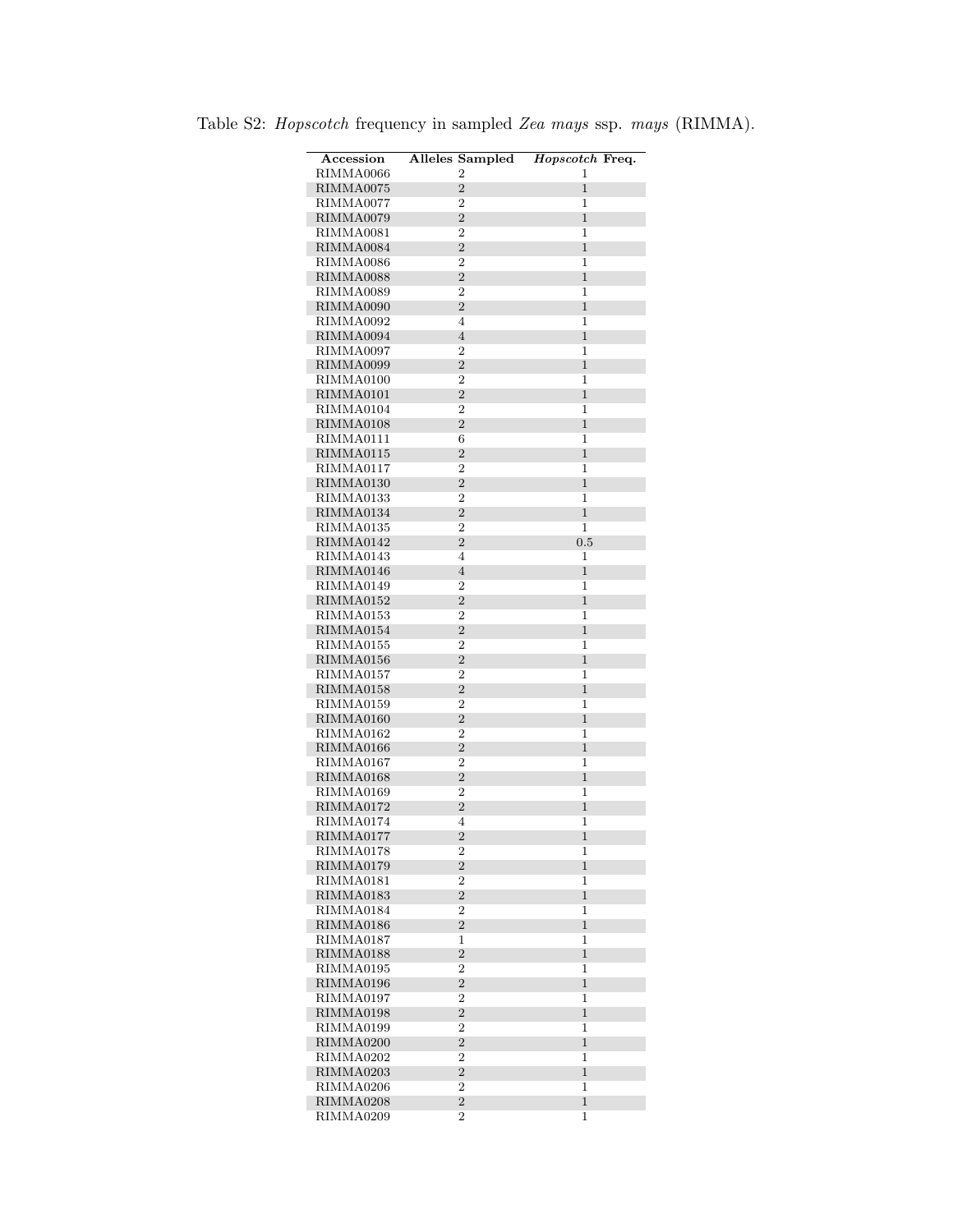| Accession              | <b>Alleles Sampled</b>           | Hopscotch Freq.              |
|------------------------|----------------------------------|------------------------------|
| RIMMA0210              | $\overline{2}$                   | 1                            |
| RIMMA0212              | $\overline{2}$                   | 1                            |
| RIMMA0213              | $\overline{2}$                   | $\mathbf{1}$                 |
| RIMMA0214              | $\overline{2}$                   | 1                            |
| RIMMA0217              | $\overline{2}$                   | $\mathbf{1}$                 |
| RIMMA0218              | $\overline{2}$                   | 1                            |
| RIMMA0220              | $\overline{2}$                   | $\mathbf{1}$                 |
| RIMMA0221              | $\overline{2}$                   | 1                            |
| RIMMA0222              | $\overline{2}$                   | $\mathbf{1}$                 |
| RIMMA0223              | $\overline{2}$<br>$\overline{2}$ | 1<br>$\mathbf{1}$            |
| RIMMA0226<br>RIMMA0227 | 2                                | 1                            |
| RIMMA0228              | $\overline{2}$                   | $\mathbf{1}$                 |
| RIMMA0229              | 2                                | 1                            |
| RIMMA0230              | $\overline{2}$                   | $\mathbf{1}$                 |
| RIMMA0232              | $\overline{2}$                   | 1                            |
| RIMMA0233              | $\overline{2}$                   | $\mathbf{1}$                 |
| RIMMA0235              | $\overline{2}$                   | 0.5                          |
| RIMMA0242              | $\overline{2}$                   | $\mathbf 1$                  |
| RIMMA0243              | $\overline{2}$                   | 1                            |
| RIMMA0247              | $\overline{4}$                   | $\mathbf{1}$                 |
| RIMMA0248              | $\overline{2}$                   | 1                            |
| RIMMA0249              | $\overline{2}$                   | $\mathbf{1}$                 |
| RIMMA0252              | $\overline{2}$                   | 1                            |
| RIMMA0253              | $\overline{2}$                   | $\mathbf{1}$                 |
| RIMMA0254              | 2                                | 1                            |
| RIMMA0256              | $\overline{2}$                   | $\mathbf{1}$                 |
| RIMMA0257<br>RIMMA0258 | $\overline{2}$<br>$\overline{2}$ | 1<br>$\mathbf{1}$            |
| RIMMA0259              | $\overline{2}$                   | 1                            |
| RIMMA0260              | $\overline{2}$                   | $\mathbf{1}$                 |
| RIMMA0262              | $\overline{2}$                   | 1                            |
| RIMMA0263              | $\overline{2}$                   | $\mathbf{1}$                 |
| RIMMA0264              | $\overline{2}$                   | 1                            |
| RIMMA0265              | $\overline{2}$                   | $\mathbf{1}$                 |
| RIMMA0268              | $\overline{2}$                   | 1                            |
| RIMMA0269              | $\overline{2}$                   | $\mathbf{1}$                 |
| RIMMA0270              | 2                                | 1                            |
| RIMMA0272              | $\overline{2}$                   | $\mathbf{1}$                 |
| RIMMA0275              | 2                                | 1                            |
| RIMMA0276              | $\overline{2}$                   | $\mathbf{1}$                 |
| RIMMA0277              | $\overline{2}$                   | 1                            |
| RIMMA0279              | $\overline{2}$<br>$\overline{2}$ | $\mathbf{1}$                 |
| RIMMA0280              | $\sqrt{2}$                       | 1<br>$\mathbf{1}$            |
| RIMMA0283<br>RIMMA0285 | $\overline{2}$                   | 1                            |
| RIMMA0288              | $\overline{2}$                   | $\mathbf{1}$                 |
| RIMMA0290              | 2                                | 1                            |
| RIMMA0291              | $\overline{2}$                   | $\mathbf{1}$                 |
| RIMMA0292              | $\overline{2}$                   | 1                            |
| RIMMA0293              | $\overline{2}$                   | $\mathbf{1}$                 |
| RIMMA0298              | 2                                | 1                            |
| RIMMA0302              | $\overline{2}$                   | $\mathbf{1}$                 |
| RIMMA0305              | $\overline{2}$                   | 1                            |
| RIMMA0310              | $\overline{2}$                   | $\mathbf{1}$                 |
| RIMMA0312              | $\overline{2}$                   | 1                            |
| RIMMA0320              | $\overline{2}$                   | $\mathbf{1}$                 |
| RIMMA0322              | $\overline{2}$                   | 1                            |
| RIMMA0324              | $\overline{2}$<br>$\overline{2}$ | $\mathbf{1}$<br>$\mathbf{1}$ |
| RIMMA0334<br>RIMMA0336 | $\overline{2}$                   | $\mathbf{1}$                 |
| RIMMA0337              | $\overline{2}$                   | 1                            |
| RIMMA0338              | $\overline{2}$                   | $\mathbf{1}$                 |
| RIMMA0339              | 2                                | 1                            |
| RIMMA0340              | $\overline{2}$                   | $\mathbf{1}$                 |
| RIMMA0341              | $\overline{2}$                   | 1                            |
| RIMMA0342              | $\overline{2}$                   | $\mathbf{1}$                 |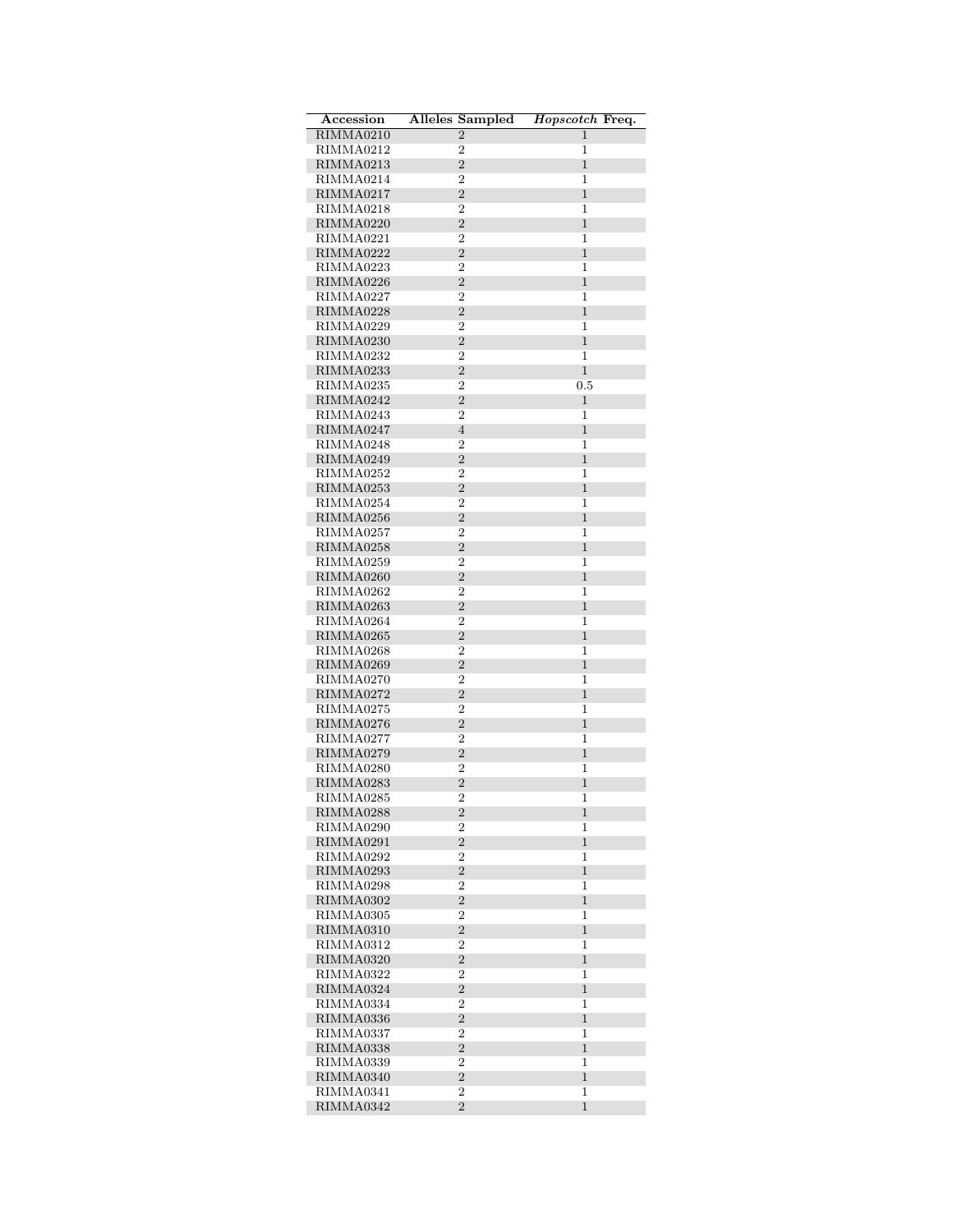| Accession              | Alleles Sampled Hopscotch Freq.  |                   |
|------------------------|----------------------------------|-------------------|
| RIMMA0344              | $\overline{2}$                   | 1                 |
| RIMMA0346              | $\overline{2}$                   | 1                 |
| RIMMA0347              | $\overline{2}$                   | 1                 |
| RIMMA0350              | $\overline{2}$                   | $\mathbf{1}$      |
| RIMMA0351              | $\overline{2}$                   | 1                 |
| RIMMA0352              | $\overline{2}$                   | $\mathbf{1}$      |
| RIMMA0357              | 2                                | 1                 |
| RIMMA0360              | 18                               | $\mathbf{1}$      |
| RIMMA0362              | 8                                | 1                 |
| RIMMA0363              | 16                               | $\mathbf{1}$      |
| RIMMA0370              | 17                               | 1                 |
| RIMMA0372              | 24                               | $\mathbf{1}$      |
| RIMMA0373              | 22                               | 1                 |
| RIMMA0408              | $\overline{2}$                   | 1                 |
| RIMMA0411              | $\mathbf 1$                      | 1                 |
| RIMMA0413              | $\mathbf 1$                      | $\mathbf{1}$      |
| RIMMA0414              | 1                                | 1                 |
| RIMMA0424              | 8                                | 0.9               |
| RIMMA0432              | 1                                | 1                 |
| RIMMA0434              | $\overline{2}$                   | 0.5               |
| RIMMA0435              | 1                                | 1                 |
| RIMMA0442              | $\overline{2}$                   | $\mathbf{1}$      |
| RIMMA0443              | $\overline{2}$                   | 1                 |
| RIMMA0444              | $\overline{2}$                   | $\mathbf{1}$      |
| RIMMA0445              | $\overline{2}$                   | 1                 |
| RIMMA0446              | $\overline{2}$                   | 1                 |
| RIMMA0447<br>RIMMA0448 | $\overline{2}$<br>$\overline{2}$ | 1<br>1            |
| RIMMA0449              | $\overline{2}$                   | 1                 |
| RIMMA0450              | $\overline{2}$                   | $\mathbf{1}$      |
| RIMMA0451              | $\overline{2}$                   | 1                 |
| RIMMA0452              | $\overline{2}$                   | $\mathbf{1}$      |
| RIMMA0453              | 2                                | 1                 |
| RIMMA0454              | $\overline{2}$                   | $\mathbf{1}$      |
| RIMMA0455              | $\overline{2}$                   | 1                 |
| RIMMA0456              | $\overline{2}$                   | $\mathbf{1}$      |
| RIMMA0457              | $\overline{2}$                   | 1                 |
| RIMMA0458              | $\overline{2}$                   | $\mathbf{1}$      |
| RIMMA0459              | $\overline{2}$                   | 1                 |
| RIMMA0483              | $\overline{2}$                   | 1                 |
| RIMMA0490              | $\overline{2}$                   | 1                 |
| RIMMA0515              | $\overline{2}$                   | $\mathbf{1}$      |
| RIMMA0537              | 2                                | 1                 |
| RIMMA0550              | $\overline{2}$                   | $\mathbf{1}$      |
| RIMMA0553              | 2                                | 1                 |
| RIMMA0559              | $\overline{2}$                   | 1                 |
| RIMMA0561              | 2                                | 1                 |
| RIMMA0562              | $\overline{2}$                   | 1                 |
| RIMMA0571              | $\overline{2}$                   | 1                 |
| RIMMA0572              | $\overline{2}$                   | $\mathbf{1}$      |
| RIMMA0577              | $\overline{2}$                   | 1                 |
| RIMMA0579              | $\overline{2}$                   | $\mathbf{1}$      |
| RIMMA0590              | 2                                | 1                 |
| RIMMA0591              | $\overline{2}$                   | $\mathbf{1}$      |
| RIMMA0592              | $\overline{2}$                   | 1                 |
| RIMMA0593              | $\overline{2}$                   | $\mathbf{1}$      |
| RIMMA0594              | $\overline{2}$                   | 1                 |
| RIMMA0595              | $\overline{2}$                   | $\mathbf{1}$      |
| RIMMA0596              | 2                                | 1                 |
| RIMMA0597              | $\overline{2}$                   | $\mathbf{1}$      |
| RIMMA0598              | $\overline{2}$                   | 1                 |
| RIMMA0599              | $\overline{2}$                   | $\mathbf{1}$      |
| RIMMA0600              | $\overline{2}$                   | 1                 |
| RIMMA0601              | $\overline{2}$<br>$\overline{2}$ | $\mathbf{1}$<br>1 |
| RIMMA0602<br>RIMMA0603 | $\overline{2}$                   | $\mathbf{1}$      |
| RIMMA0604              | $\overline{2}$                   | 1                 |
|                        |                                  |                   |